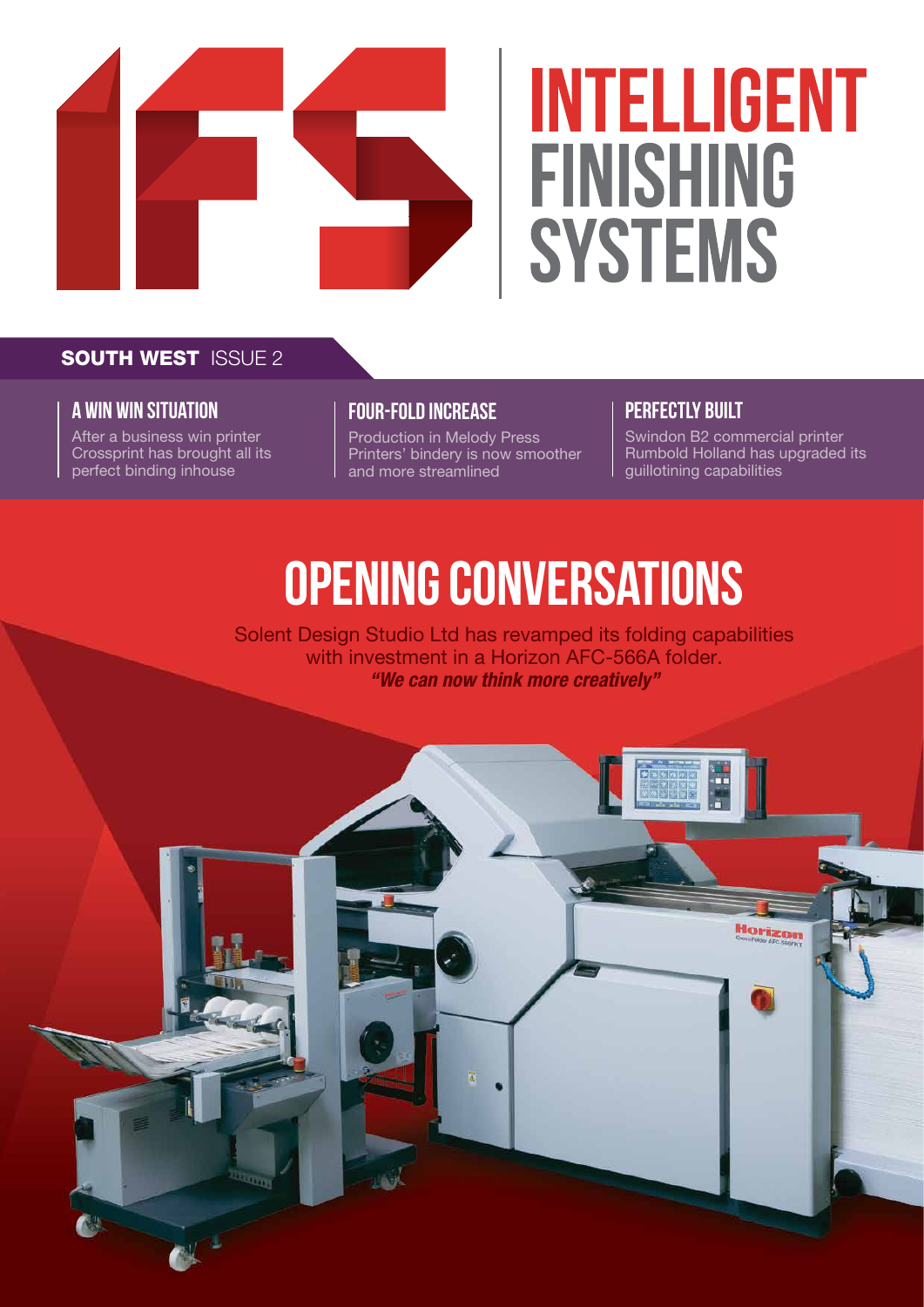### **HELLO& WELCOME**

#### **Welcome to the latest edition of our regular regional newsletter .**

The year has had a very busy start with a great show at Packaging Innovations and our own successful Real Print & Finish event.

Proving to be a great crowd pleaser was the new, highly affordable, foiling and spot varnish Multi-functional Inprinting Unit. Retrofittable, it enables the Vega, Mercury and Taurus B3 and B2 laminators to produce red, gold, silver and green foil as well as spot gloss.

Customers, it seems to me, are looking for ways to enhance their print finishing by bringing services in-house or enhancing what they already offer.

The foiler is perfect for this but so too will be Horizon's drupa announcements. The already highly automated solutions will be further enhanced with operational developments that improve productivity and efficiency.

More news on this will be announced later in the year.

For those of you looking to make an investment, and with finance rates being as low as they are, now is as good a time as any to enjoy the latest developments in technology.

#### **Please ask me how I can help you enable your business to make the most of what we have to offer.**



MALCOLM SAUNDERS IFS Regional Sales Manager South West M: 07767 687351 E: malcolm.saunders@ifsl.uk.com

### **OPENING CONVERSATIONS Horizon AFC-566F**



Southampton commercial print business **Solent Design Studio Ltd** has revamped its folding capabilities with investment in a Horizon AFC-566A folder. The fully-automatic folder which replaces an aging system made an immediate impact explains Craig Reynolds, production director:

Just the time it takes to set up a job has made a big difference. The job memory storage is a big bonus. We get a few repeat jobs and this saves a lot of time. We also have one job where the roller pressure is adjusted. Before this manually took a long time to prepare. Now it is just the touch of a button. We are also confident in offering more challenging possibilities to clients now."

Reynolds first saw the folder a few years ago when the operation was searching a bookletmaking line. It chose a Horizon SPF20A from IFS: "We saw the folder and had a demo then. We bought the booklet line and that ran really well so when it came to investing in a folder we knew Horizon, we could see it was quick and easy to set up so the decision was made. We also bought a cross folder unit. This is something we were doing very slowly by hand. Now it is a much faster process. We can now think more creatively about what we can offer our clients. We have explained to our design team what the folder can do and now they are working on developing a range of different options. This is opening up conversations that we can have with clients which shows we are investing in them too. They are also interested to see what other type of work we are doing. It is now a process we don't have to worry about. It is one less headache. I wish we had more folding jobs.

*We can now think more creatively about what we can offer our clients*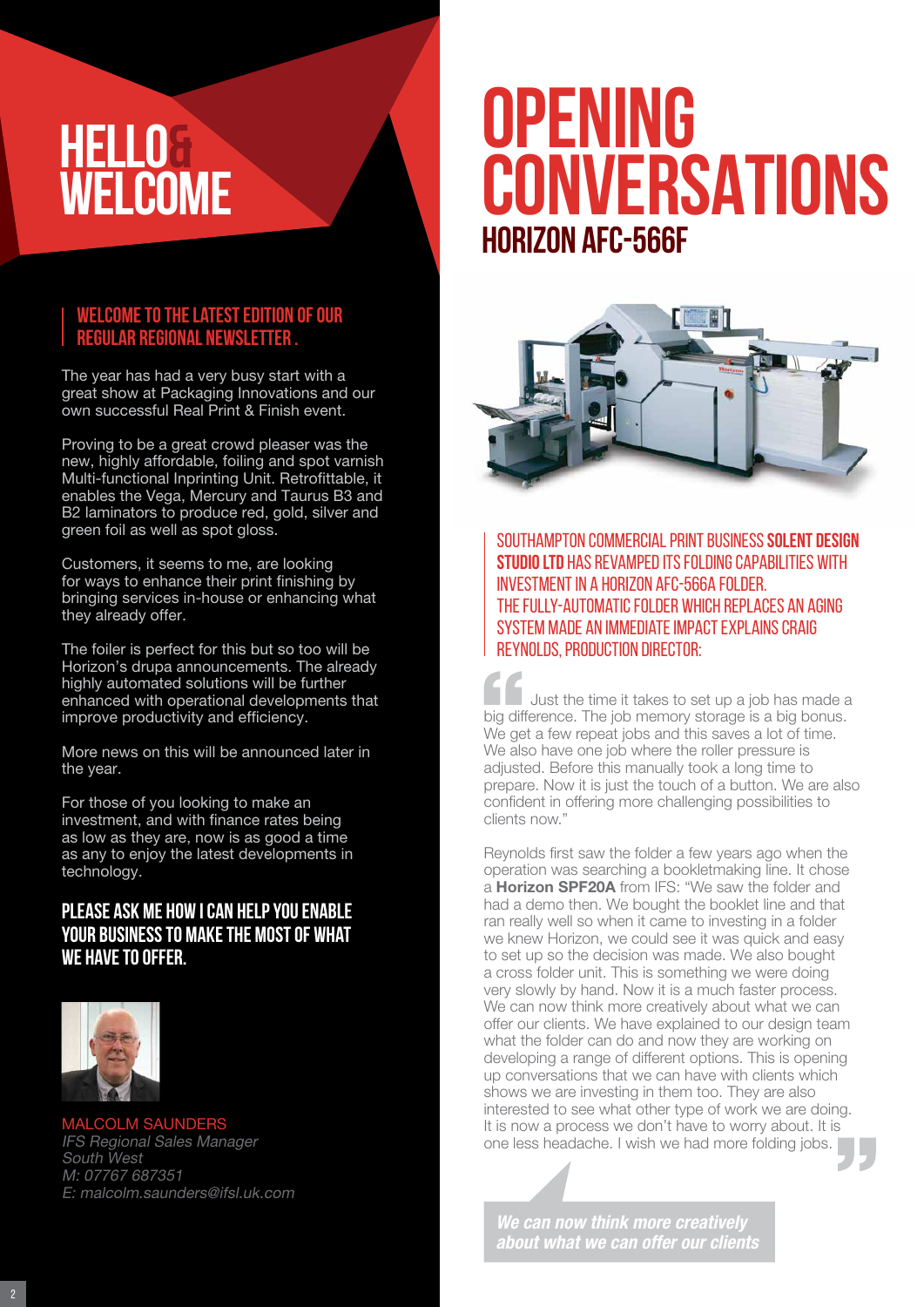## **A WIN WIN SITUAT Horizon BQ470 and HT30**



Isle of Wight general commercial printer **Crossprint**  has brought all its perfect binding inhouse with investment in a Horizon BQ470 four clamp perfect binder and a Horizon HT30 three side trimmer. Tim Sell, Managing Director, explains the investment

We took this contract on from a local company for all their books and brochures. The amount of perfect bound work we were doing jumped so it seemed the right time to make the investment."

Crossprint also acquired local print and packaging operation Beacon Print and the expansion of the bindery was timed to support the new opportunities the enlarged business was enjoying. He continues: "We did look at a number of systems on the market but we have a Horizon AFC566FG folder, a Horizon MKU54 and a Perfecta 92TVC quillotine from IFS. When we saw the **BQ470** we knew it would do what we needed it to." Stuart Murray, Production Manager, adds: "The training was simple. It was relatively easy to set up and now there are four people in the bindery that can run it. We haven't had any problems. We are very pleased with it." As for the **HT30** he explains: "It was added to trim the books. It sits alongside the perfect binder and completes the process."

With regard to return on investment Sell says the investment was a necessity and so there were no set expectations but adds: "We will be able to win more work and turn it around much faster. There is no need to send it off the Island from completion. That saves us at least two days. This means we can better control the costs and save on transportation. We have used it a lot since it was installed. The investment has been very good for us. People are now realising what we can do.

## **Four-fold INCREASE Horizon SPF/FC-200A**



Production in **Melody Press** Printers' bindery is smoother, more streamlined and bottlenecks have been eliminated following its investment in a Horizon SPF/FC-200A stitch/fold/trim line.

WAS MADE AFTER A SIGNIFICANT BUSINESS WIN: It is making a huge difference," states group head of operation Alan Jackson. "It is a lot more efficient. We have seen a four-fold increase in productivity. For some jobs we have gone from being able to complete 300 booklets per hour to 1800."

> "The bindery used to be a bottleneck but the Horizon has completely removed that. We will be able to take on more work confident in our ability to meet our client's deadlines. It will pay for itself in spades."

> "Our existing Horizon stitch fold trim line was 25 years old and it was not as reliable as it once was. We looked at Duplo systems but having run a Horizon system for so long we knew any like for like replacement would be reliable. We had more confidence in its abilities. We also knew we would have a great service relationship with IFS. It was a no brainer."

> "The touch screen set up makes operation easy and will help us with shorter runs. It genuinely does what is says on the tin.

*It genuinely does what is says on the tin*